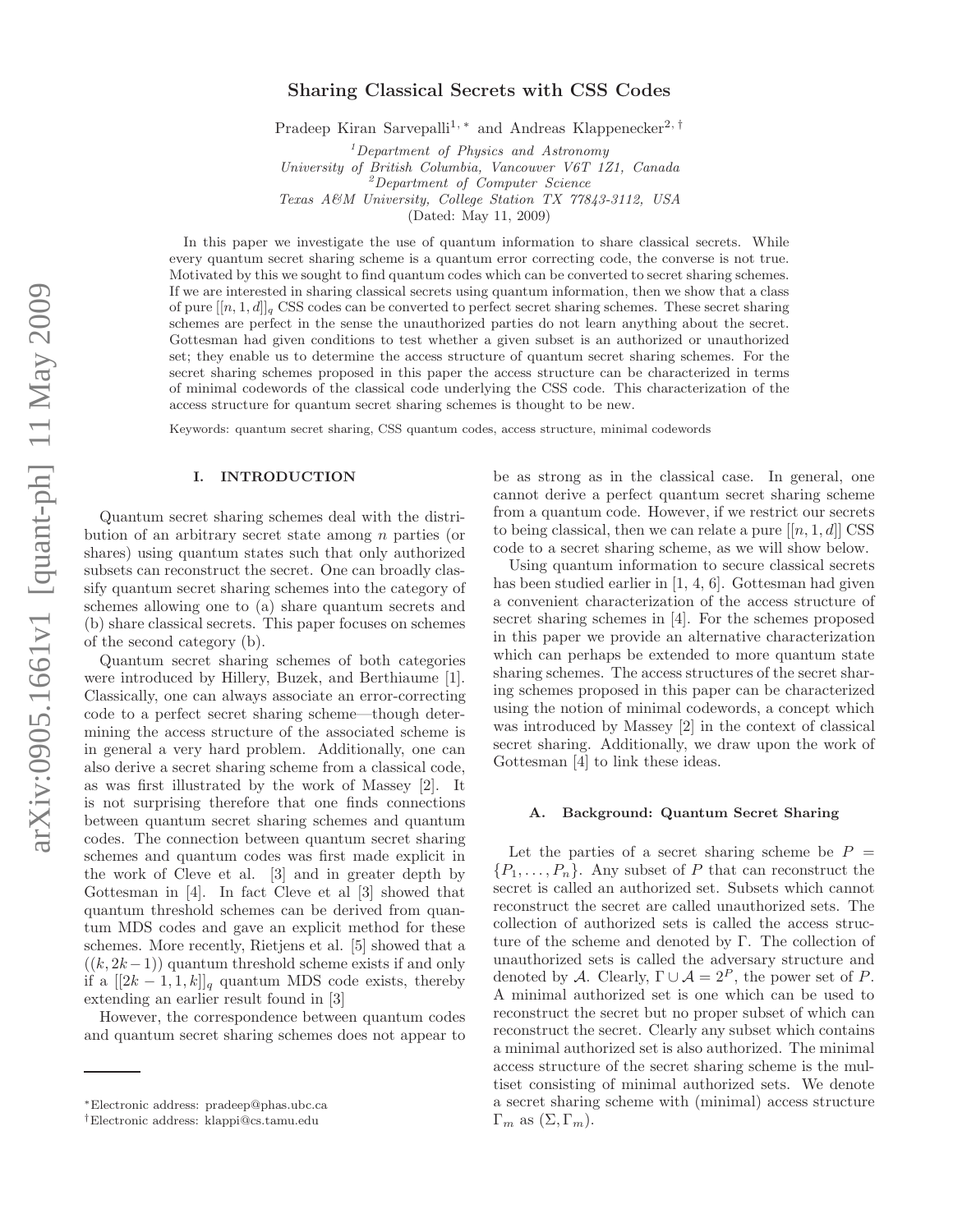Of course, the secret sharing scheme must specify more than the access structure. It must specify a means to encode the secret into the  $n$  different shares and how any authorized set can recover the secret. In the language of quantum error correction these two tasks translate into encoding and decoding of a quantum state which has been transmitted through a noisy quantum channel, in this case the quantum erasure channel. A secret sharing scheme is said to be perfect if

- i) an authorized set exactly reconstructs the secret
- ii) an unauthorized cannot extract any information about the secret

Essentially, any perfect secret sharing scheme must satisfy two requirements. On one hand, there is the requirement of secrecy; any unauthorized set must know nothing about the secret. On the other hand, there is the requirement of recoverability; any authorized set must be able to reconstruct the secret. One can also give a quantum information theoretic characterization of these requirements as was done in [7]. A characterization of these requirements for quantum secret sharing schemes can be found in [4], see also [3]. In particular, for classical secrets this formulation is given as follows, see [4, Theorem 9] for details.

Lemma 1 (Gottesman). Suppose we have a set of orthonormal states  $|\psi_i\rangle$  encoding a classical secret. Then a set T is an unauthorized set iff

$$
\langle \psi_i | F | \psi_i \rangle = c(F) \tag{1}
$$

independent of i for all operators  $F$  on  $T$ . The set  $T$  is authorized iff

$$
\langle \psi_i | E | \psi_j \rangle = 0 \quad (i \neq j)
$$
 (2)

for all operators  $E$  on the complement of  $T$ .

We can state these conditions more informally. For an unauthorized set  $T$ , there is no measurement that can be be performed on the qubits in the support of  $T$  that can extract any information about the states  $|\psi_i\rangle$ . Since an authorized set  $T$  is to recover the secret, it can in effect correct erasures on the complement of  $T$ . If the conditions hold for any orthonormal basis of the space spanned by  $|\psi_i\rangle$ , then these states can also be used for sharing quantum states, see for instance [4, Theorem 1], [3, Theorem 7].

**Remark 2.** We need not consider all operators on  $T$ , we only need to consider a basis of the operators on  $T$ . For q-ary quantum systems schemes this basis of error operators can be identified with vectors in  $\mathbb{F}_q^{2n}$ .

We assume some background in (nonbinary) quantum codes, the reader can refer to [8] for more details. Let q be the power of a prime p. Let  $B = \{ |x\rangle \mid x \in \mathbb{F}_q \}$ denote an orthonormal basis for  $\mathbb{C}^q$ . For  $a, b \in \mathbb{F}_q$ , we define operators  $X(a)$  and  $Z(b)$  by

$$
X(a) |x\rangle = |x + a\rangle \quad Z(b) |x\rangle = \omega^{\text{tr}_{q/p}(bx)} |x\rangle, \quad (3)
$$

where  $x \in \mathbb{F}_q$ ,  $\omega = e^{j2\pi/p}$ , and  $j = \sqrt{-1}$ . These operators form a basis for error operators over a single qudit. Over n qudits, we define the error operator

$$
X(a)Z(b) = X(a_1)Z(b_1) \otimes \cdots \otimes X(a_n)Z(b_n)
$$

for  $a = (a_1, ..., a_n) \in \mathbb{F}_q^n$  and  $b = (b_1, ..., a_b) \in \mathbb{F}_q^n$ . The error operators  $\mathcal{E} = \{X(a)Z(b) \mid a, b \in \mathbb{F}_q^n\}$  form a basis for error operators over  $n$  qudits. We shall often denote  $X(a)Z(b)$  by its representative over  $\mathbb{F}_q^{2n}$  as  $(a|b)$ . We say that an error operator  $X(a)Z(b)$  has a support over  $T \subseteq \{1, \ldots, n\}$  if  $(a_t, b_t) \neq (0, 0)$  for all  $t \in T$ , and  $(a_t, b_t) = (0, 0)$  otherwise.

## II. SHARING CLASSICAL SECRETS

In this section we shall show that a pure  $[[n, 1, d]]$  CSS code can be converted into a secret sharing scheme. We shall also characterize the access structure of the scheme by using the notion of minimal codewords. Throughout this section we assume that the  $[[n, 1, d]]$  code under consideration has been derived from a classical code  $C \supseteq C^{\perp}$ with the parameters  $[n, k, d]_q$  whose parity check matrix is given as  $H = \begin{bmatrix} I_{n-k} & P \end{bmatrix}$ . The dual code  $C^{\perp}$  is defined as  $C^{\perp} = \{x \in \mathbb{F}_q^n \mid x \cdot c = 0 \text{ for all } c \in C\}.$  The stabilizer (matrix) of the CSS code is given as

$$
S = \left[ \begin{array}{c} H \\ 0 \end{array} \right] \left[ \begin{array}{c} 0 \\ H \end{array} \right]. \tag{4}
$$

Recall that the errors detectable by the CSS code are in  $\mathbb{F}_q^{2n} \setminus (C \oplus C)$  or  $C^{\perp} \oplus C^{\perp}$ , where  $C \oplus C$  is the direct sum of C with itself. The undetectable errors are in  $(C \oplus C)$  $C^{\perp} \oplus C^{\perp}$ ).

To define the minimal access structure of the secret sharing scheme we need the notion of minimal codewords. Let  $x, y \in \mathbb{F}_q^n$ , then x is said to cover y if the support of x contains the support of y. Alternatively,  $y_i$  is zero whenever  $x_i = 0$ , where we assume that  $x = (x_1, \ldots, x_n)$ and  $y = (y_1, \ldots, y_n)$ . A codeword  $x \in C$  is said to be a minimal codeword if

- i) its left most component is 1 and
- ii) it does not cover any other codeword of C except scalar multiples of x.

A codeword which only satisfies ii) is said to be a minimal support. Every minimal codeword is of course a minimal support. Minimal codewords were first introduced by Massey in the context of classical secret sharing schemes, enabling a one to one correspondence with minimal authorized sets. Minimal supports play an important role in studying the local equivalence of stabilizer states. We also need the following lemma.

**Lemma 3.** Let Q be a pure  $[[n, 1, d]]_q$  CSS code derived from  $C^{\perp} \subseteq C \subseteq \mathbb{F}_{q_{\bullet}}^n$  For any two vectors  $x, y \in C \setminus C^{\perp}$ we have  $x \cdot y \neq 0$ . If  $q = 2$ , we have  $x \cdot y = 1$  and d odd.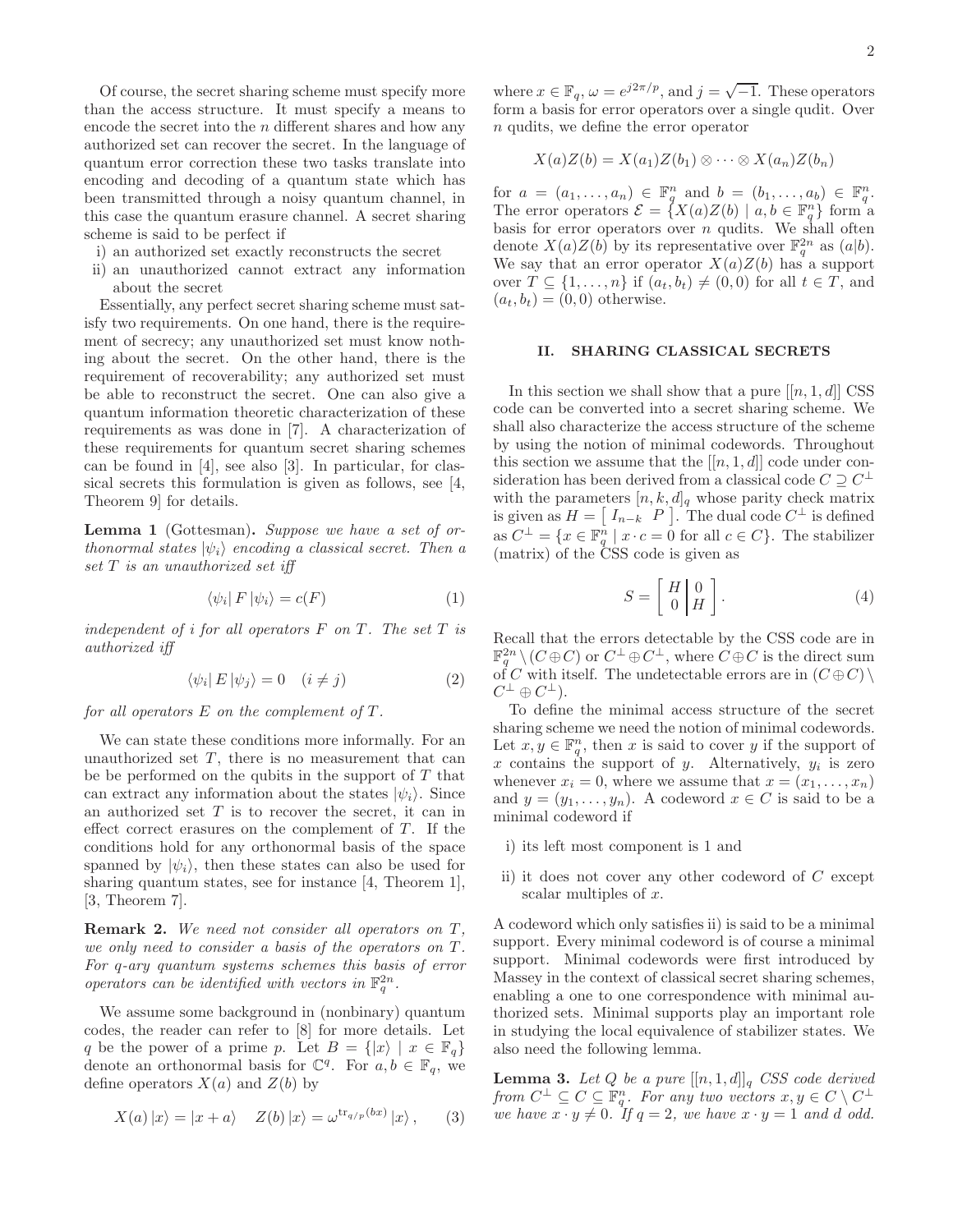Proof. Given the parameters of the quantum code the codes C and  $C^{\perp}$  must have the parameters  $[n, k, d]_q$  and  $[n, n-k] = k-1, d]_q$  respectively. Since  $C \neq C^{\perp}$ , it follows that there is at least one vector c in  $C \setminus C^{\perp}$ , that satisfies  $c \cdot c \neq 0$ . Because  $\dim C - \dim C^{\perp} = 1$  we infer that c and  $C^{\perp}$  generate C. Therefore for any two vectors  $x, y \text{ in } C \setminus C^{\perp}$  we can write them as  $x = \alpha c + s_x$  and  $y = \beta c + s_y$  for some  $s_x, s_y \in C^{\perp}$  and  $\alpha, \beta \in \mathbb{F}_q^{\times}$ . Hence,  $x \cdot y = (\alpha c + s_x) \cdot (\beta c + s_y) = \alpha \beta (c \cdot c) \neq 0$ . If  $q = 2$ , then it follows that  $x \cdot y = 1$ . In particular  $x \cdot x = 1$ , which implies that the weight of  $x$  must be odd. Since the minimum distance depends on the weight of elements in  $C \setminus C^{\perp}$ , we conclude that d is odd.  $\Box$ 

## A. Proposed Secret Sharing Scheme

First we shall describe the scheme and then show that it is indeed a valid secret sharing scheme.

**Theorem 4.** Let Q be a pure  $[[n, 1, d]]_q$  CSS code derived from a classical code  $C^{\perp} \subseteq C \subseteq \mathbb{F}_q^n$ . Let  $\mathcal{E}$  be the encoding given by the CSS code

$$
\mathcal{E}: |i\rangle \mapsto \sum_{x \in C^{\perp}} |x + ig\rangle \quad i \in \mathbb{F}_q,
$$
 (5)

where  $g \in C \backslash C^{\perp}$  and  $g \cdot g = \beta$ . Distribute the n qudits as the n shares for a secret sharing scheme,  $\Sigma$ . The minimal access structure  $\Gamma_m$  is given by

$$
\Gamma_m = \{ \text{supp}(c) \mid c \text{ is a minimal codeword in } C \setminus C^{\perp} \}(6)
$$

Let  $c = \alpha g + s_c$  be a minimal codeword for some  $s_c \in C^{\perp}$ . The reconstruction for the authorized set  $supp(c)$  derived from c is to compute

$$
(\alpha \beta)^{-1} \sum_{j \in \text{supp}(c)} c_j S_j,\tag{7}
$$

where  $S_i$  is the share of the jth party.

Proof. The proof of this theorem is a little long, so we shall break it into parts. First we shall show that the minimal codewords define authorized sets i.e., they can recover the secret. Next we shall show that the associated authorized sets are minimal. Thirdly, we shall show that Γ is complete i.e., every minimal authorized set is in Γ.

1) Recoverability: Let c be a codeword in  $C \setminus C^{\perp}$ , not necessarily minimal. Then  $c$  can be written as  $c =$  $\alpha g + s_c$  for some  $s_c \in C$  and  $\alpha \in \mathbb{F}_q^{\times}$ . Adjoining an ancilla and computing the dot product with  $c =$  $\alpha g + s_c$  we get

$$
\begin{aligned} \left|0\right\rangle\left|ig + C^{\perp}\right\rangle &\mapsto \sum_{x \in C^{\perp}} \left|c \cdot x + c \cdot ig\right\rangle\left|x + ig\right\rangle, \\ &= \sum_{x \in C^{\perp}} \left|c \cdot x + \alpha g \cdot ig + s_c \cdot ig\right\rangle\left|x + ig\right\rangle, \end{aligned}
$$

Since  $c, g \in C \setminus C^{\perp}$  and  $x, s_c \in C^{\perp}$  we have  $c \cdot x =$  $s_c \cdot ig = 0$ . Let  $g \cdot g = \beta$ , then by Lemma 3,  $\beta \neq 0$  and is invertible in  $\mathbb{F}_q$ . It follows

$$
|0\rangle |ig + C^{\perp}\rangle \ \mapsto \ |\alpha\beta i\rangle \sum_{x \in C^{\perp}} |x + ig\rangle.
$$

Since both  $\alpha$  and  $\beta$  are known the secret can be recovered from the ancilla which is in the state  $|\alpha \beta i\rangle$ . This proves that these subsets can reconstruct the secret and they indeed define authorized sets. So every code word in  $C \setminus C^{\perp}$  can define an authorized set but it need not be minimal. Consequently every minimal codeword in  $C \setminus C^{\perp}$  also defines an authorized set.

- 2) Minimality of the authorized sets: Now let c be a minimal codeword. We shall show that in this case that any proper subset of  $supp(c)$  cannot reconstruct the secret. Let T be a proper subset of supp $(c)$ . Let the error operator  $E = (a|b)$  be supported in T where  $a, b \in \mathbb{F}_q^n$ , then  $(a|b)$  cannot be a codeword in  $C \oplus C$ . Suppose it were a codeword in  $C \oplus C$ , then both  $a, b \in$ C. Since  $E$  is nontrivial at least one of  $a$  and  $b$  is nonzero and covered by  $c$ , but then  $c$  would not be a minimal codeword. Therefore any error on  $T$  must be in  $\mathbb{F}_q^{2n} \setminus (C \oplus C)$ . But this means that any such operator is detectable by the quantum code  $Q$ . If it is detectable, then it must not reveal any information about the encoded states. In particular, it implies that  $T$  satisfies equation (1). Therefore every proper subset of  $supp(c)$  is an unauthorized set. This shows that  $supp(c)$  is a minimal authorized set.
- 3) Completeness of  $\Gamma_m$ : Next we show that all minimal authorized sets are in  $\Gamma_m$ . Assume that there exists a minimal authorized set T which is not in  $\Gamma_m$ . Then  $T$  must satisfy equation (2). Additionally,  $T$  fails to satisfy equation  $(1)$  while every proper subset of  $T$ being an unauthorized set does satisfy equation (1). This forces the existence of an operator  $E = (a|b)$ , with supp $(E) = T$ , that violates equation (1). Now E cannot be in  $\mathbb{F}_q^n \setminus (C \oplus C)$  or  $C^{\perp} \oplus C^{\perp}$ , as these operators are detectable and cannot violate equation (1). Therefore, E must be in  $(C \oplus C) \setminus (C^{\perp} \oplus C^{\perp})$ . Further,  $(a|b) \in C \oplus C$  implies that  $a, b \in C$ . Now both  $a, b$  cannot be in  $C^{\perp} \subset C$  as then  $(a|b)$  would be entirely in  $C^{\perp} \oplus C^{\perp}$  and it would be detectable and cannot define an authorized set. So at least one of  $a, b$  is in  $C \setminus C^{\perp}$ . Without loss of generality let us assume that  $a \in C \setminus C^{\perp}$ . But we already saw in step 1), that any codeword in  $C \setminus C^{\perp}$  defines an authorized set. So  $supp((a|0)) = supp(a)$  is itself an authorized set. Since  $(a|b)$  is a minimal authorized set,  $supp(a) = supp(a|b) = T$ .

Suppose that  $a$  is not a minimal codeword. Then there is some vector in C that is covered by a and is not a scalar multiple of a. First we show that there exists no  $d \in C$  such that  $\text{supp}(d) \subsetneq T$ . If  $\text{supp}(d)$  was a proper subset of supp(a), then d cannot be in  $C \setminus C^{\perp}$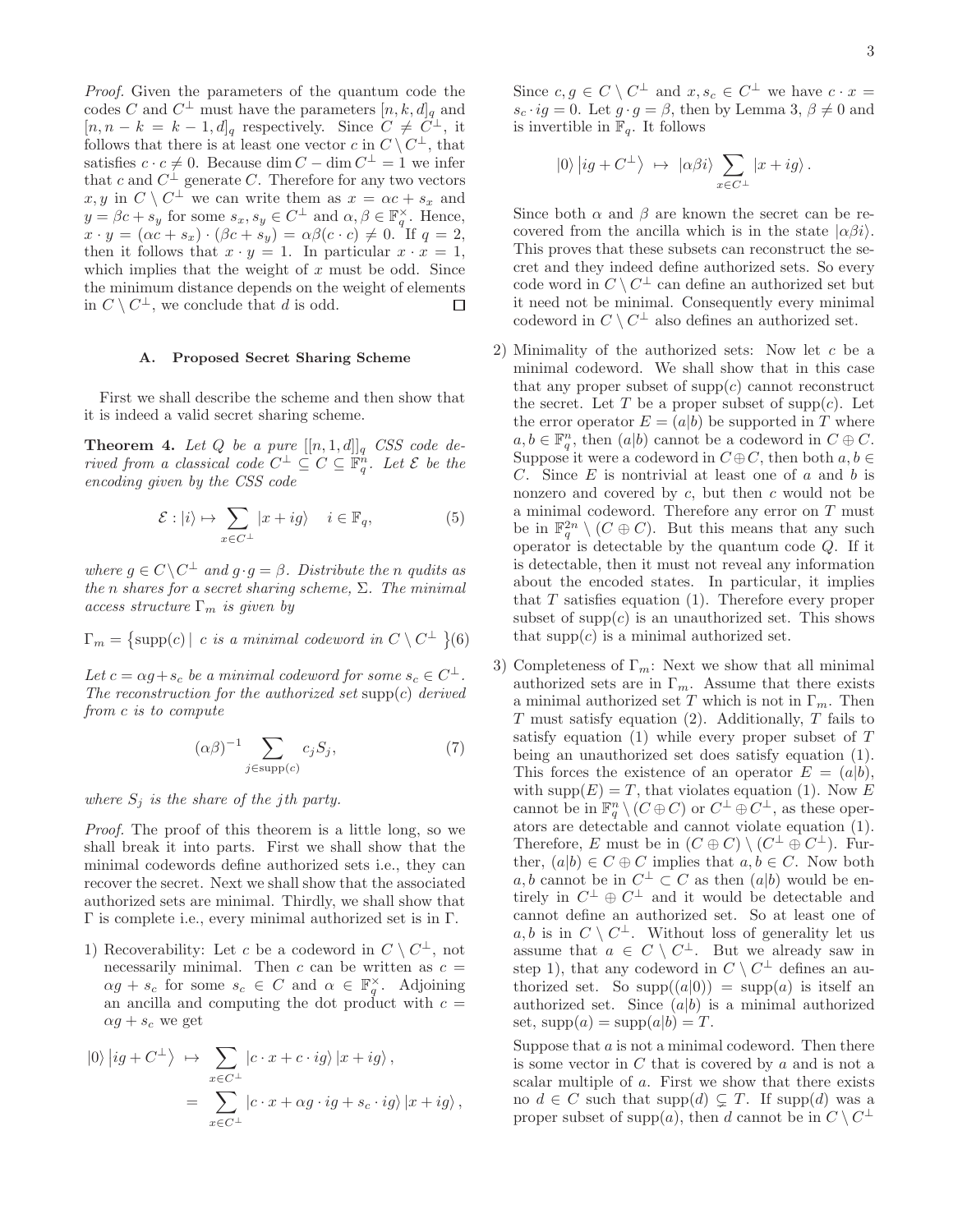as it would then define an authorized set that is a proper subset of the minimal authorized set  $T$ . If  $d$ is in  $C^{\perp}$ , then there exists a linear combination of a and  $d$  with support strictly a subset of  $T$ . Further this linear combination is also in  $C \setminus C^{\perp}$  and by step 1) it would define an authorized set violating the minimality of T. Therefore any  $d \in C$  covered by a and not a scalar multiple of a must have  $\text{supp}(d) = T$ . But this implies that  $C$  contains a linear combination of  $a$ and d with support strictly less than T violating our previous conclusion that there exists no such element in C. Therefore a is a minimal codeword of C and it lies in  $C \setminus C^{\perp}$ . (If the left most component of a is not 1 we can choose a scalar multiple of it so that it is 1. In any case, a and its scalar multiples have same support and they correspond to the same (minimal) authorized set).

Since a codeword of minimum distance does not cover any other codeword, there always exists a scalar multiple of it which is a minimal codeword. Therefore, the minimal access structure always contains the sets corresponding to the support of the every minimum distance codeword in  $C \setminus C^{\perp}$ .

Corollary 5. In the secret sharing scheme specified in Theorem 4, the support of every minimum distance codeword in  $C \setminus C^{\perp}$  gives rise to a minimal authorized set.

If  $q = 2$ , then we can simplify the reconstruction process, we only need to take the parity of the parties in the minimal authorized set.

Corollary 6. Let Q be a pure  $[[n, 1, d]]_2$  CSS code derived from a classical code  $C^{\perp} \subseteq C \subseteq \mathbb{F}_2^n$ . Let  $\mathcal{E}$  be the encoding given by the CSS code

$$
\mathcal{E}: |i\rangle \mapsto \sum_{x \in C^{\perp}} |x + ig\rangle \quad i \in \mathbb{F}_2,
$$
 (8)

where  $g \in C \setminus C^{\perp}$ . Distribute the n qubits as the n shares for a secret sharing scheme,  $\Sigma$ . The minimal access structure  $\Gamma_m$  is given by

$$
\Gamma_m = \{ \text{supp}(c) \mid c \text{ is a minimal codeword in } C \setminus C^{\perp} \}(9)
$$

The reconstruction for an authorized set is to simply compute the parity of the set (into an ancilla).

The secret can be encoded using the encoding methods of CSS codes, see [9]. Reconstructing the secret for these schemes is extremely simple as shown below. We will need the multiplier gate  $M(c)$  and the generalized CNOT gate, A shown below.



Their action on the basis states is given as:

i)  $M(c)|x\rangle = |cx\rangle, c \in \mathbb{F}_q^{\times}$ ii)  $A |x\rangle |y\rangle = |x\rangle |x + y\rangle$ 

The recovery as given in equation (7) is computed by performing the following operation for each  $c_i \neq 0$ .



The final scaling by  $(\alpha\beta)^{-1}$  can be done classically.

## B. Illustration

We illustrate the strategy using a  $[[11, 1, 3]]$  CSS code [10] it can be derived from a code  $C$  with the following generator and parity check matrices.

$$
G = \begin{bmatrix} 1 & 0 & 0 & 0 & 0 & 0 & 1 & 0 & 0 & 1 \\ 0 & 1 & 0 & 0 & 0 & 0 & 1 & 1 & 1 & 1 \\ 0 & 0 & 1 & 0 & 0 & 0 & 0 & 0 & 1 & 1 \\ 0 & 0 & 0 & 1 & 0 & 0 & 1 & 0 & 0 & 1 \\ 0 & 0 & 0 & 0 & 1 & 0 & 1 & 1 & 1 & 1 & 0 \\ 0 & 0 & 0 & 0 & 1 & 0 & 1 & 1 & 1 & 1 & 0 \\ 0 & 1 & 0 & 0 & 0 & 1 & 0 & 1 & 1 & 1 & 1 \\ 0 & 1 & 0 & 0 & 0 & 0 & 1 & 1 & 1 & 1 & 1 \\ 0 & 0 & 0 & 1 & 0 & 1 & 1 & 0 & 1 & 0 \\ 0 & 0 & 0 & 1 & 1 & 1 & 0 & 1 & 0 & 0 \\ 0 & 0 & 0 & 0 & 1 & 1 & 1 & 0 & 1 & 1 \end{bmatrix}
$$
(11)

Let us encode the secret

 $\Box$ 

$$
|s\rangle \mapsto \sum_{c \in C^{\perp}} |c + se\rangle, \qquad (12)
$$

where  $e = \begin{bmatrix} 0 & 0 & 0 & 0 & 1 & 0 & 0 & 1 & 0 & 1 \end{bmatrix}$ . The secret sharing scheme assumes that we distribute each qubit as a share. The minimal access structure of the secret sharing scheme is given by  $\Gamma_m$ .

$$
\Gamma_m = \left\{ \begin{array}{c} \{3, 10, 11\}; \{6, 9, 11\}; \{4, 7, 11\}; \{2, 5, 11\}; \\ \{1, 8, 11\}; \{2, 3, 4, 6, 8\}; \\ \{4, 5, 6, 8, 10\}; \{1, 3, 4, 5, 6\}; \{1, 2, 4, 6, 10\}; \\ \{3, 4, 5, 8, 9\}; \{2, 4, 8, 9, 10\}; \{1, 2, 3, 4, 9\}; \\ \{1, 4, 5, 9, 10\}; \{3, 5, 6, 7, 8\}; \{2, 6, 7, 8, 10\}; \\ \{1, 2, 3, 6, 7\}; \{1, 5, 6, 7, 10\}; \{5, 7, 8, 9, 10\}; \\ \{2, 3, 7, 8, 9\}; \{1, 3, 5, 7, 9\}; \{1, 2, 7, 9, 10\} \end{array} \right\}
$$

It can be checked that the parity of any of these subsets will give s. Further, any subset that contains an element of  $\Gamma_m$  as a subset can also perform reconstruction. Please note that this is not a threshold scheme, there exist minimal authorized sets of size three and five.

#### III. CONCLUSION

In this paper we have given new methods to share classical secrets using quantum information. We have been